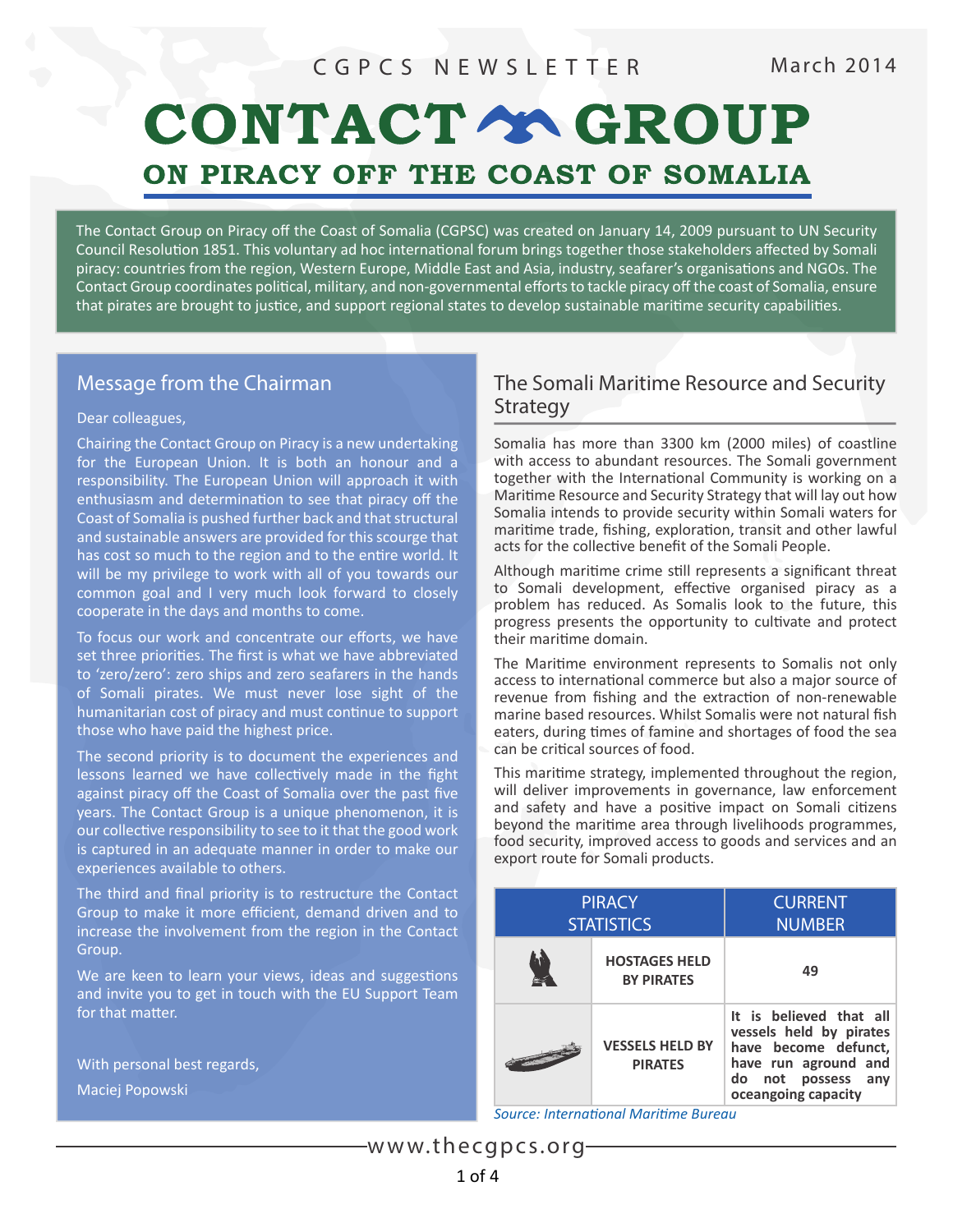# RECENT DEVELOPMENTS

- 13 January 2014 **Piracy has reached its lowest levels in six years,** 264 attacks recorded worldwide in 2013 representing a 40% drop since Somali piracy peaked in 2011, according to the latest statistics from the International Maritime Bureau. IMB director Pottengal Mukundan said **the fall in Somalia-based attacks off east Africa was the main reason** for the drop in worldwide incidents. These figures are the lowest reported since 2006, when 10 Somali attacks were recorded (source: abcnews).
- 22 January 14 The **new Ministry of Justice Headquarters in Hargeisa**, Somaliland, implemented by UNODC **was inaugurated in an open ceremony organised jointly between UNODC and the Ministry of Justice**. Members of the Government and international Community, including the UK who funded most of the project, attended the event that had the presence of the Vice President of Somaliland as well as United Nations high officials.
- 22 January 2014 The **Seychelles launch** of the EU **Maritime Security Programme** (MASE) was **held on 22 January**. This important new programme will provide a wide array of crucial support to prosecutions of piracy and wider maritime crime in Seychelles and the region for four and a half years. **The project aims to strengthen the criminal justice institutions to prosecute piracy and maritime crime** effectively in accordance with international standards and respect for human rights. The **Mauritius launch** of the EU Maritime Security Programme (MASE) **was held on 27 January**.
- 23 January 2014 **24 piracy suspects were convicted in Kenya on of voluntary participation in the operation of a pirate ship.** Each was given a sentence of 7 years. In the course of the trial, UNODC funded defence council, interpretation and video-link facilities for remote witness testimony.
- 29 January 2014 Following the **hijacking of the oil asphalt tanker Asphalt Venture** (Panamanian flagged, Norwegian owned and managed) off Somalia on **28th September 2010, 7 Indian crew members are still being held by pirates in Somalia**, according to the International Maritime Bureau. The **crew's families have campaigned for the seafarers' release**, but in March 2012, the Somalia Report said that the pirates would continue to hold the crew members until the Indian government released pirates held in Indian prisons (source: EMSA News).
- 29 January 2014 **Five suspected pirates** detained by EUNAVFOR were handed over for prosecution to Seychelles. The suspected pirates were **arrested by the Seychelles Police on arrival and remanded by the courts**.
- In January/February 2014 **25 Somali nationals who completed their sentences in Kenyan** prisons for the crime of piracy **were repatriated to Somalia**. UNODC funded the flights and facilitated the repatriation with partial funding from the CGPCS Trust Fund.
- In **Mauritius, UNODC delivered a week-long training course on Maritime Crime and Criminal Justice to 28 Judges, Prosecutors and Legislative Advisers from Kenya, Tanzania, Seychelles and Mauritius**. Funded by the Australian Government, the course was designed to build the knowledge and capacity of regional lawyers to prosecute piracy and maritime crime. The highest achieving participants on the course will have the opportunity to undertake a post graduate certificate in the maritime crime and justice field at an Australian university funded by the Australian Government.
- In **Seychelles UNODC delivered one week training courses to police and prison staff from the region, aimed at increasing their capacity effectively to investigate and detain suspects of piracy and wider maritime crime**. The Certificate in Maritime Crime & Law Enforcement and the Certificate in Maritime Crime & Correctional Administration were developed by UNODC in partnership with the University of Seychelles with support from the Australian Government. The courses have been accredited as a NQF level 5 short course qualification by the Seychelles Qualification Authority for award by the University of Seychelles, and are the first such academic qualifications to be developed in the region. A total of 55 **police and prison staff from Kenya, Tanzania, Mauritius and Seychelles undertook the course**.
- **• UNODC funded and facilitated a Somali lawyer nominated by the Puntland Bar Association and a Seychellois legal aid lawyer to advise 34 Somalis convicted of piracy in Seychelles.** The lawyers provided independent legal advice to Somalis volunteering to be transferred to UNODC supported prisons in Puntland. UNODC provided a Somali interpreter for the individual advice sessions and prisoners also got to view a presentation on the facilities at the new prison in Garowe, Puntland.
- **•** REFLECS<sup>3</sup> in Seychelles has established a humanitarian cell to provide situational information to the hostage support unit **of UNODC**. The close cooperation between the two organizations will improve the understanding on the hostage situation in Somalia.
- The **UNODC Hostage Support Programme (HSP)** is also looking in to the well-being of families and the after care of released hostages as victims of crime. The focus is to address immediate needs, **find alternative ways of helping the hostages and their families based on their own input and gather lessons learned** for future analysis. So far the programme has visited ex hostages helped by the programme and their families in Ghana, Qatar and Sri Lanka. **The HSP funded by the Trust Fund board of the CGPCS has assisted in the release of over 67 seafarers**, and is currently providing direct support to 3 out of 4 hostage cases left in Somalia.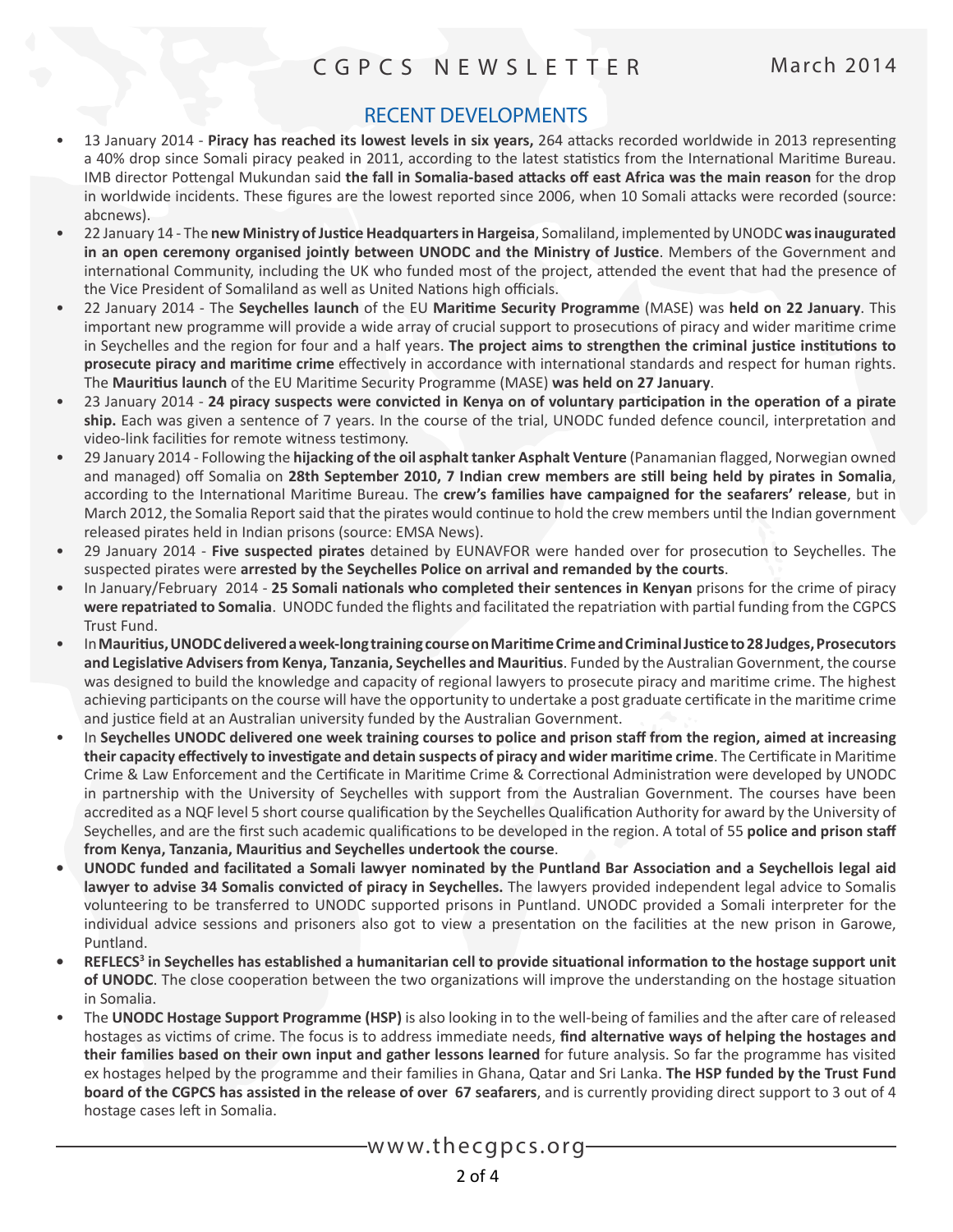# Caring For Seafarers And Their Families Affected By Somali Piracy

As of February 2014, 49 seafarers and fishers are still held hostage in Somalia - many of them for more than three years. The Maritime Piracy Humanitarian Response Programme (MPHRP) is in regular contact, assisting and supporting the families of 32 of these in Bangladesh, India, the Philippines, Thailand and Sri Lanka. Through its recently established MPHR Fund, MPHRP has also been providing limited support for medical care and education fees for their children. [Information on the Fund is available at [www.mphrp.org/mphrf\]](http://www.mphrp.org/mphrf/).

As agreed at the November Plenary meeting of the Contact Group, the Republic of Korea, as Chairman of Working Group 3, has submitted the recently endorsed "Interim Guidelines on Measures Relating to the Welfare of Seafarers and Their Families Affected by Piracy off the Coast of Somalia" to the IMO. Their co-sponsored submission invites the IMO's Maritime Safety Committee (MSC) to issue a Circular for the use of member states and industry in dealing with the welfare of seafarers and their families affected by piracy incidents. [The 93rd session of the MSC meets 14-23 May 2014].



**The families that wait - Photo: mphrp.org**

# Crew Of Indian Dhow Shane Hind Released



**JS Samidare on patrol in the Gulf of Aden - Photo: JMSDF/CMF - CTF151**

On Saturday 18 January, the [EU Naval Force \(EU](http://eunavfor.eu/suspect-pirates-apprehended-by-eu-naval-force-flagship-transferred-to-the-seychelles/) [NAVFOR\) Somalia Operation Atalanta](http://eunavfor.eu/suspect-pirates-apprehended-by-eu-naval-force-flagship-transferred-to-the-seychelles/) flagship FS Siroco, in cooperation with a Japanese Maritime Patrol Aircraft and a helicopter from the Japanese vessel JS Samidare, in associated support to the [Combined Maritime Forces](http://combinedmaritimeforces.com/2014/01/21/pirates-apprehended-after-coordinated-response-by-counter-piracy-missions/%23more-3696) [\(CMF/CTF 151\),](http://combinedmaritimeforces.com/2014/01/21/pirates-apprehended-after-coordinated-response-by-counter-piracy-missions/%23more-3696) freed the crew of the Indian Dhow Shane Hind. The dhow was believed to have been used by the five suspected pirates as a mother-ship in the attack on an oil tanker in the Gulf of Aden a day earlier. The initial attack was repelled by a private armed security team embarked on board the oil tanker. On 29 January 2014, international collaboration in the fight against piracy resulted in the transfer of these five men to the Republic of Seychelles, with the aim of prosecuting them for acts

of piracy. The Seychelles play a leading role in achieving **The men suspected of piracy are handed**  a legal finish against pirates in the region.

**over to the Seychelles police - Photo: EU Naval Force** 

# African Union adopts 2050 Africa's Integrated Maritime Strategy

The African Union Assembly of Heads of State and Government formally adopted the 2050 Africa's Integrated Maritime Strategy (2050 AIM Strategy) during its 22nd Ordinary Session which took place in Addis Ababa, Ethiopia, on 30-31 January 2014. The Assembly reiterated the geostrategic importance of seas and oceans in the socioeconomic development of Africa and the critical position they occupy within the post-2015 development agenda. Moreover, the Assembly expressed its commitment to preserve, protect and use oceanic spaces and resources to the benefit the African continent and its populations. To this end, the Assembly underscored the importance of reinforcing the capacity of member states to manage their exclusive economic zones (EEZ) and invited regional economic communities and regional mechanisms to develop and adopt a regional strategy against piracy, armed robbery and other illegal activities committed at sea, consistent with the 2050 AIM Strategy. [Source: official communiqués]

On 29 January 2014, international • collaboration in the fight against piracy resulted in the transfer of five men to the Republic of Seychelles, with the aim of prosecuting them for acts of piracy.

#### PIRATE TRIALS

On 24 January 2014 a Kenyan court sentenced 24 Somalis to seven years each in prison for attempting to hijack an Iranian merchant vessel in the Gulf of Oman in October 2010. The men were arrested by the Dutch navy working under NATO command (source: News24).

#### PIRATE TRANSFERS PIRATE TRIALS PIRATE PIRATE REPATRIATIONS

www.thecgpcs.org